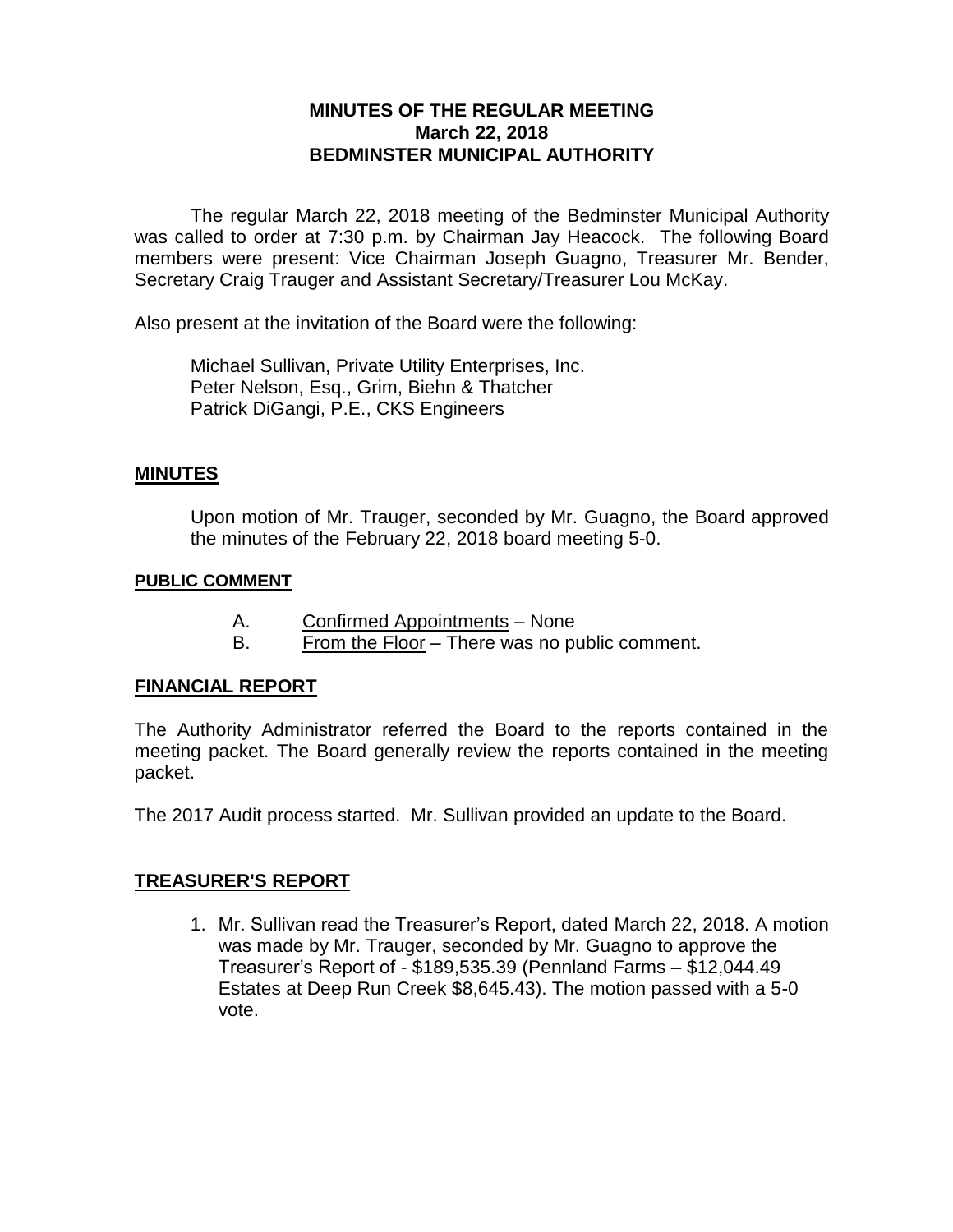# **SOLICITOR'S REPORT**

#### **Authority Business**

Mr. Nelson referred the Board to his written report.

- 1. Weiss Market Development Agreement A motion was made by Mr. McKay and seconded by Mr. Guagno to approve Weiss Market Developer Agreement and sanitary sewer easement, contingent on receiving all required documents from the Developer. The motion passed with a 5-0 vote.
- 2. Bedminster Water and Sewer Group A motion was made by Mr. Bender and seconded by Mr. Guagno to approve the  $8<sup>th</sup>$  Amendment to the Sewer Agreement. The motion passed with a 5-0 vote.

#### **Developments**

Mr. Reiss referred the Board to his written report.

## **ENGINEER'S REPORT**

#### **Authority Projects**

The Authority's Engineer generally reviewed the projects within the written engineering report with the Board.

- 1. Deep Run WWTP Decommission Project Mr. Reiss provided an update to the Board. The project is scheduled to start March 26, 2018.
- 2. PA Small Water and Sewer Grant Mr. Reiss provided an update to the Board. The application was submitted on February 22, 2018.
- 3. Manhole Rehabilitation- A motion was made by Mr. McKay and seconded by Mr. Trauger to approve the manhole rehabilitation project specifications and emergency declaration as detailed in the solicitors letter to the Authority Board. The motion passed with a 5-0 vote
- 4. Determination of Emergency Declaration A motion was made by Mr. McKay and seconded by Mr. Bender to approve the proposal from Aleida & Hudak Contractors in the amount of \$27,250 for the emergency repair declaration. The motion passed with a 5-0 vote

**Operations Report** – Mr. Sullivan reviewed his report with the Board and noted the difficulties in operating the plant during the recent high flow events associated with the wet weather conditions